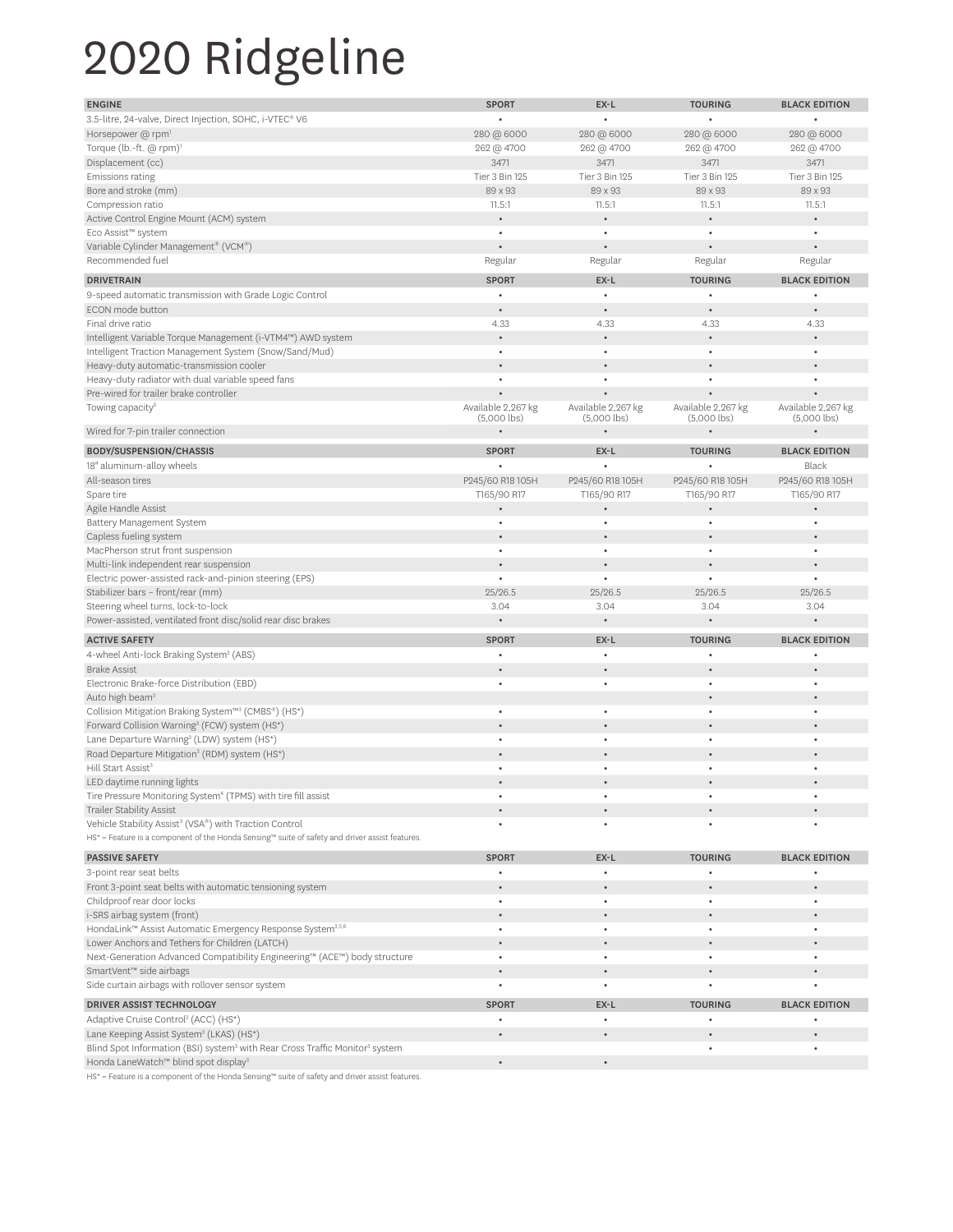| <b>EXTERIOR</b>                                                                                                        | <b>SPORT</b>            | EX-L             | <b>TOURING</b>                                  | <b>BLACK EDITION</b> |
|------------------------------------------------------------------------------------------------------------------------|-------------------------|------------------|-------------------------------------------------|----------------------|
| Body-coloured door handles                                                                                             |                         |                  | Chrome                                          |                      |
| Body-coloured heated power door mirrors                                                                                | With painted black base |                  | With painted black base With painted black base |                      |
| Bumper skid garnish                                                                                                    | Black                   |                  | Silver                                          | Black                |
| Dual-action tailgate                                                                                                   |                         |                  |                                                 |                      |
| Fog lights                                                                                                             | $\bullet$               | $\bullet$        | ٠                                               |                      |
| Front and rear splash guards                                                                                           |                         |                  |                                                 |                      |
| Front grille bar                                                                                                       | Chrome                  | Chrome           | Chrome                                          | Black chrome         |
| Front wiper de-icer                                                                                                    |                         |                  |                                                 |                      |
| Heavy-duty tie-down cleats (8)                                                                                         | $\bullet$               | $\bullet$        | $\bullet$                                       | ٠                    |
| In-Bed Trunk™                                                                                                          |                         |                  |                                                 |                      |
| Integrated bed lights (2) with auto-off timer                                                                          | $\bullet$               | ٠                | LED                                             | LED                  |
| LED taillights                                                                                                         |                         |                  |                                                 |                      |
| Memory-linked side mirrors with reverse gear tilt-down                                                                 |                         |                  | $\bullet$                                       | ٠                    |
| Mirror-integrated LED turn signal indicators                                                                           |                         |                  |                                                 |                      |
| Projector-beam halogen headlights                                                                                      | With auto-on/off        | With auto-on/off |                                                 |                      |
| Projector-beam LED headlights                                                                                          |                         |                  | With auto-on/off                                | With auto-on/off     |
| One-touch power moonroof with tilt feature                                                                             |                         | ٠                | ٠                                               |                      |
| Power folding mirrors<br>Power sliding rear cabin window                                                               | $\bullet$               | ٠                | $\bullet$                                       | ٠                    |
|                                                                                                                        |                         |                  |                                                 |                      |
| Rain-sensing windshield wipers<br>Rear window defroster                                                                |                         | $\bullet$        | ٠                                               | ٠                    |
|                                                                                                                        |                         |                  |                                                 |                      |
| Rear privacy-tinted glass                                                                                              |                         |                  |                                                 |                      |
| Variable intermittent windshield wipers                                                                                |                         |                  |                                                 |                      |
| <b>COMFORT &amp; CONVENIENCE</b>                                                                                       | <b>SPORT</b>            | EX-L             | <b>TOURING</b>                                  | <b>BLACK EDITION</b> |
| 12-volt power outlets (2)                                                                                              |                         | $\bullet$        |                                                 |                      |
| 150W/400W truck-bed power outlet                                                                                       |                         |                  |                                                 |                      |
| 7" colour TFT centre meter display with Driver Information Interface                                                   |                         |                  |                                                 | $\bullet$            |
| Acoustic windshield                                                                                                    |                         |                  |                                                 |                      |
| Active Noise Cancellation (ANC)                                                                                        |                         | $\bullet$        | $\bullet$                                       | ٠                    |
| Ambient lighting (footwell, door pocket, cupholders)                                                                   |                         |                  | Blue                                            | Red                  |
| Auto-dimming rearview mirror                                                                                           |                         |                  |                                                 | $\bullet$            |
| Front and rear parking sensors                                                                                         |                         |                  |                                                 |                      |
| Compass                                                                                                                |                         |                  | Navi-based                                      | Navi-based           |
| Conversation mirror with sunglasses holder                                                                             |                         |                  |                                                 |                      |
| Display Audio System <sup>3</sup> with Honda Satellite-Linked Navigation System™3.8<br>and bilingual Voice Recognition |                         |                  | ٠                                               | ٠                    |
| Door-pocket storage bins                                                                                               |                         |                  |                                                 |                      |
| Driver's and front passenger's seatback pockets                                                                        |                         |                  |                                                 |                      |
| Driver's and front passenger's vanity mirrors                                                                          | Illuminated             | Illuminated      | Illuminated                                     | Illuminated          |
| Electronic gear selector                                                                                               |                         |                  |                                                 |                      |
| Exterior temperature indicator                                                                                         |                         |                  |                                                 |                      |
| Floor mats                                                                                                             | Carpet                  | Carpet           | Carpet                                          | <b>Black Edition</b> |
| HandsFreeLink™-bilingual Bluetooth® wireless mobile phone interface <sup>3,5</sup>                                     |                         |                  |                                                 |                      |
| with steering-wheel mounted controls                                                                                   |                         |                  |                                                 |                      |
| HomeLink® remote system <sup>7</sup>                                                                                   | $\bullet$               | $\bullet$        | $\bullet$                                       | $\bullet$            |
| Immobilizer theft-deterrent system                                                                                     |                         |                  |                                                 |                      |
| Maintenance Minder™ system                                                                                             | $\bullet$               | $\bullet$        | $\bullet$                                       |                      |
| Multi-angle rearview camera <sup>3</sup> with dynamic guidelines                                                       |                         |                  |                                                 |                      |
| One-touch turn signals                                                                                                 |                         |                  |                                                 |                      |
| Power tailgate lock                                                                                                    |                         |                  |                                                 |                      |
| Power windows with auto-up/down driver and passenger window                                                            | $\bullet$               | $\bullet$        | $\bullet$                                       | $\bullet$            |
| Proximity key entry system with pushbutton start                                                                       |                         | $\bullet$        | $\bullet$                                       |                      |
| Rear-seat centre armrest<br>Rear air vents                                                                             |                         |                  |                                                 | ٠                    |
|                                                                                                                        |                         | $\bullet$        | $\bullet$                                       | ۰                    |
| Remote engine starter                                                                                                  |                         |                  |                                                 |                      |
| Security system<br>Steering wheel-mounted controls (cruise control, audio, telephone,                                  | $\bullet$               | $\bullet$        | $\bullet$                                       | $\bullet$            |
| multi-information display)                                                                                             |                         |                  |                                                 |                      |
| Tilt and telescoping steering column                                                                                   |                         | $\bullet$        | $\bullet$                                       | $\bullet$            |
| Tri-zone automatic climate control with air-filtration system                                                          | $\bullet$               | $\bullet$        | $\bullet$                                       | $\bullet$            |
| Walk-away door lock                                                                                                    |                         |                  |                                                 |                      |
| <b>SEATING &amp; TRIM</b>                                                                                              | <b>SPORT</b>            | EX-L             | <b>TOURING</b>                                  | <b>BLACK EDITION</b> |
| 60/40 lift-up rear seat with underseat storage                                                                         |                         |                  |                                                 |                      |
| Driver's seat armrest                                                                                                  |                         | Adjustable       | Adjustable                                      | Adjustable           |
| Passenger seat armrest                                                                                                 |                         |                  | Adjustable                                      | Adjustable           |
| Driver's seat with 10-way power adjustment including power lumbar support                                              |                         |                  |                                                 |                      |
| Driver's seat position memory                                                                                          |                         |                  | $\bullet$                                       | $\bullet$            |
| <b>Heated front seats</b>                                                                                              |                         | $\bullet$        |                                                 |                      |
| Heated rear seats (outboard positions only)                                                                            |                         |                  | $\bullet$                                       |                      |
| Heated leather-wrapped steering wheel                                                                                  |                         |                  |                                                 |                      |
| Leather-trimmed seating surfaces                                                                                       |                         | Perforated       | Perforated                                      | Perforated           |
| Passenger's seat with 4-way manual adjustment                                                                          |                         |                  |                                                 |                      |
| Passenger's seat with 4-way power adjustment                                                                           |                         | $\bullet$        | $\bullet$                                       |                      |
| Seating capacity                                                                                                       | 5                       | 5                | 5                                               | 5                    |
| Ventilated front seats                                                                                                 |                         |                  | ٠                                               | ٠                    |